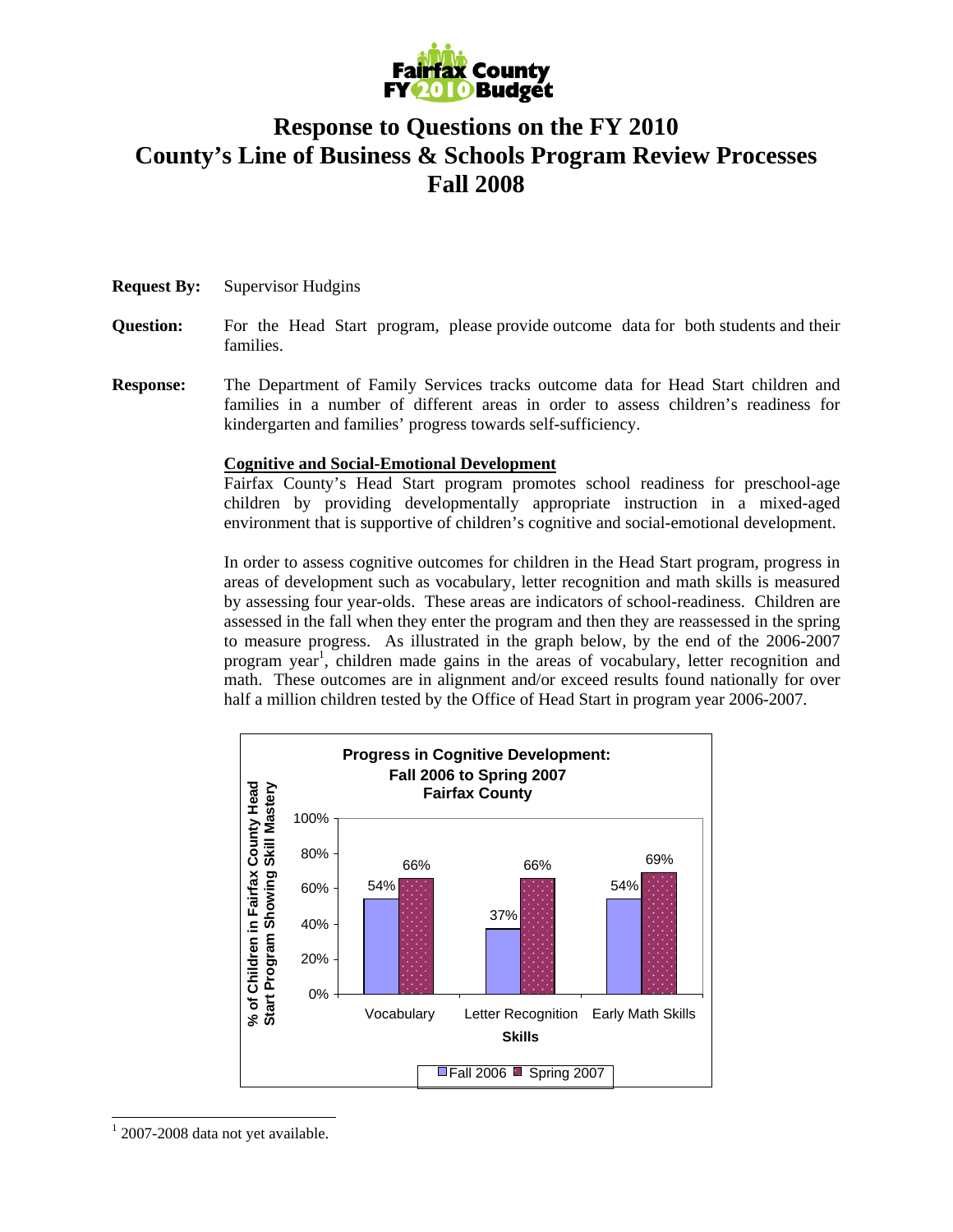Healthy social and emotional development is critical to ensuring that children enter kindergarten ready to learn and that they are not hindered in their learning by behavioral or emotional problems. Therefore, progress in key areas of children's social-emotional development, such as their approach to learning, their behavior and their relations with others, is measured by assessing four year-olds. As indicated in the graph below, from the fall to the spring of the  $2006-2007$  program year<sup>2</sup>, Head Start children had made advances in the areas of: 1) positive approaches to learning (includes ability to work independently, adapt to changes in routine and pay attention well, as well as eagerness to learn new things); and 2) cooperative behavior and positive relations with others (includes following rules and directions and forming and maintaining relationships with peers and adults).



## **Health Outcomes**

In the Head Start program, emphasis is placed on early identification of health problems. In collaboration with parents, each child's health status is determined through a variety of examinations and screenings. This includes a review of medical, dental, nutritional, mental health and immunization information. In addition, parents are assisted in locating a source of continuous health care and/or obtaining follow-up diagnostic testing and treatment for identified concerns. Families are also linked with federal, state and local programs that provide assistance in paying for health care. Health services are tracked and monitored to ensure that children receive scheduled health screenings and appropriate follow up as necessary. By the end of the 2007-2008 program year, 100 percent of children enrolled in the program for the entire year had received all scheduled health screenings. As a result of these health screenings:

• 370 children were up-to-date on all age appropriate immunizations from the beginning to the end of the program year. This represents an increase of 64 children, or 21 percent, from the prior year total of 306.

 $\overline{a}$ 

 $2$  2007-2008 data not yet available.